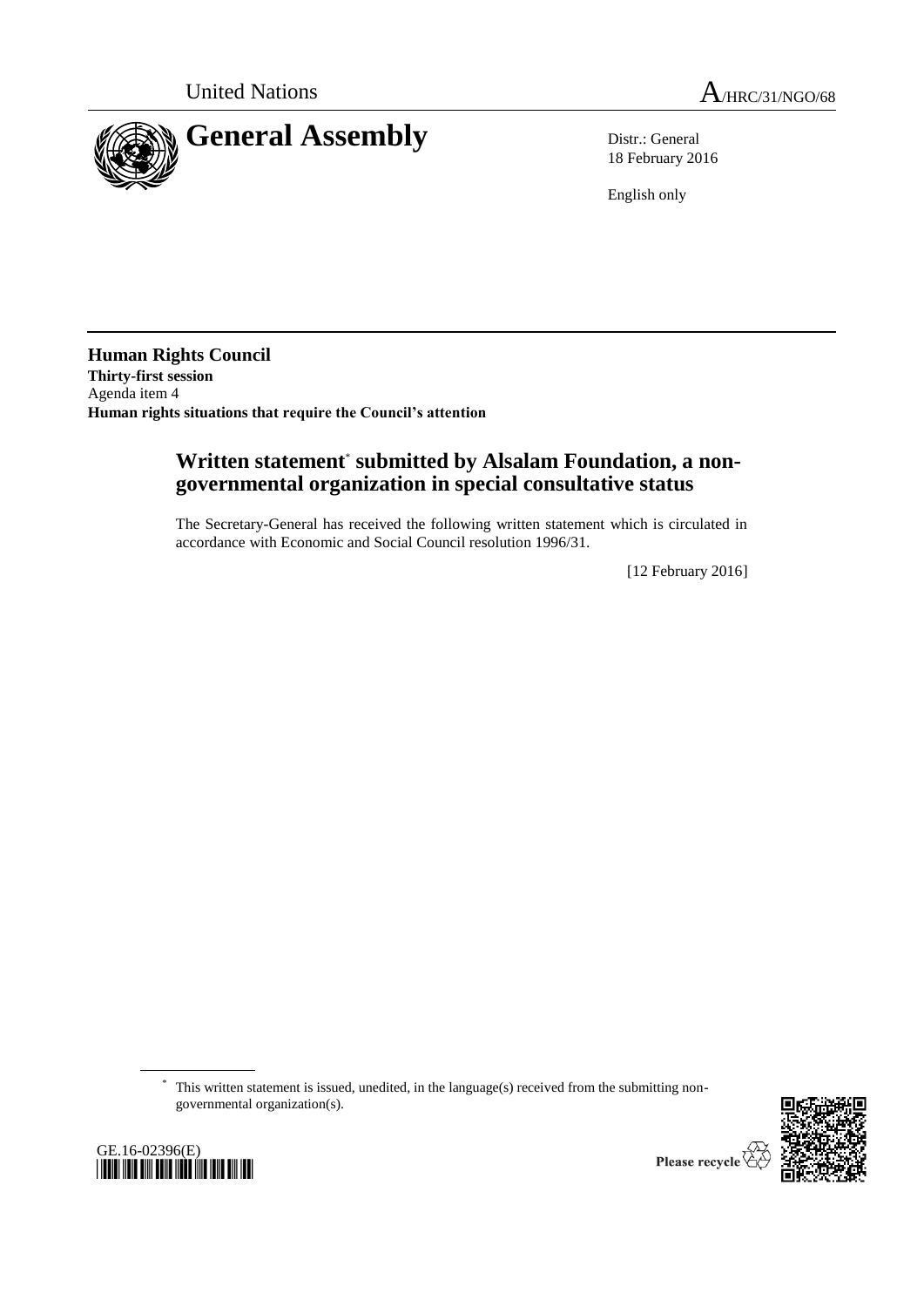## **Bahrain: Abusing Anti-Terror Legislation & Increased Death Sentences**

Alsalam Foundation, in coordination with Americans for Democracy & Human Rights in Bahrain (ADHRB), the Bahrain Institute for Rights and Democracy (BIRD), the Bahrain Center for Human Rights (BCHR), and the European Center for Democracy and Human Rights would like to take the occasion of the 31<sup>st</sup> Session of the Human Rights Council to discuss the ongoing assault on freedom of expression and assembly in the Kingdom of Bahrain. Over the past year, the Government of Bahrain has increased its efforts to criminalize dissent and silence opposition voices. These marked deteriorations seem to mirror long standing policies of neighboring Saudi Arabia—a state with a history of exporting its repressive policies. We call on States to condemn this troubling pattern and to pressure the Kingdom of Bahrain begin upholding international standards of human rights.

### *Bahrain's Anti-Terror Laws*

Since the government's violent suppression of the peaceful protest movement in 2011, the status of human rights in Bahrain has steadily deteriorated. Bahraini authorities increasingly utilize vague legislation–including anti-terrorism laws—to suppress political dissidents, human rights defenders, and journalists. In 2015, the Bahraini government targeted activists through legal and extralegal mechanisms, most notably the revocation of citizenship, increased use of death sentences, and systematic violations of international fair trials standards.

In 2014, the Bahraini government made two amendments to existing legislation, introducing greater ambiguity into the laws. The Bahraini government amended Law 58 of 2006, "Protecting Society from Terrorism Act," in 2013, 2014 & 2015. The law now allows the detention of suspects for up to 28 days without any charge and extends the possible pretrial detention period to seven months, thus violating the rights of detainees to a fair and speedy trial. These new provisions enable Bahraini authorities to justify prolonged pre-trial detention under national law, even as they remain in violation of international standards.

Article 10 of the 1963 Bahraini Citizenship Act as amended now allows officials to revoke the nationality of anyone who "harms the interests of the Kingdom." Bahraini courts have the ability to revoke nationality for a number of other arbitrary reasons, including defaming the image of the regime, forming or joining a terrorist group, or defaming "brotherly countries". In practice, this means the government can strip Bahrainis of citizenship for any critical or dissenting speech, ranging from tweets and blog posts to opinion pieces.

In 2015, the Government of Bahrain stripped 208 Bahrainis of their nationality. In a single case on 31 January 2015, the government revoked the nationality of 72 Bahrainis by ministerial order. Among those who lost their citizenship were Sayed Ahmed Alwadaei, Director of Advocacy at the Bahrain Institute for Rights & Democracy; Dr. Ali Al-Dariri, founder of the online news site *Bahrain Mirror*; Abbas Busafwan, a journalist; Masoud Jahromi, a university professor; and Shaikh Hasan Sultan, a former opposition member of the National Assembly. Mixed with these civil society and political opposition members were twenty persons affiliated with the Islamic State and al-Qaeda, thereby equating in human rights defenders, academics, and activists with violent extremists. Throughout ten more cases in 2015, criminal courts used the anti-terror law to strip Bahrainis of their citizenship, including 11 individuals under the age of 18. In November 2015, the government revoked the citizenship of 13 individuals based on terrorism charges, including the award-winning photojournalist Sayed Ahmed al-Mousawi, who also received a ten-year prison sentence.

#### *Death Sentences in Bahrain*

The number of detainees on death row in Bahrain increased by more than 75 percent in 2015. Eight individuals are currently on death row, most of which were convicted as a result of false confessions extracted under torture. In 2014, a Bahraini criminal court sentenced Mohammed Ramadan and Husain Ali Moosa to death for their alleged involvement in a February 2014 bomb explosion. Bahraini authorities tortured both men to coerce a confession. On 16 November 2015, the Court of Cassation upheld both their sentences, despite Ramadan and Moosa recanting their confessions and reiterating that they had confessed under torture. Similar to the cases of Ramadan and Moosa, many death penalty cases lack hard evidence linking the individuals to the crimes for which they were prosecuted. Criminal courts regularly dismiss the defense's arguments and obstruct defendants' access to an attorney, further contributing to due process